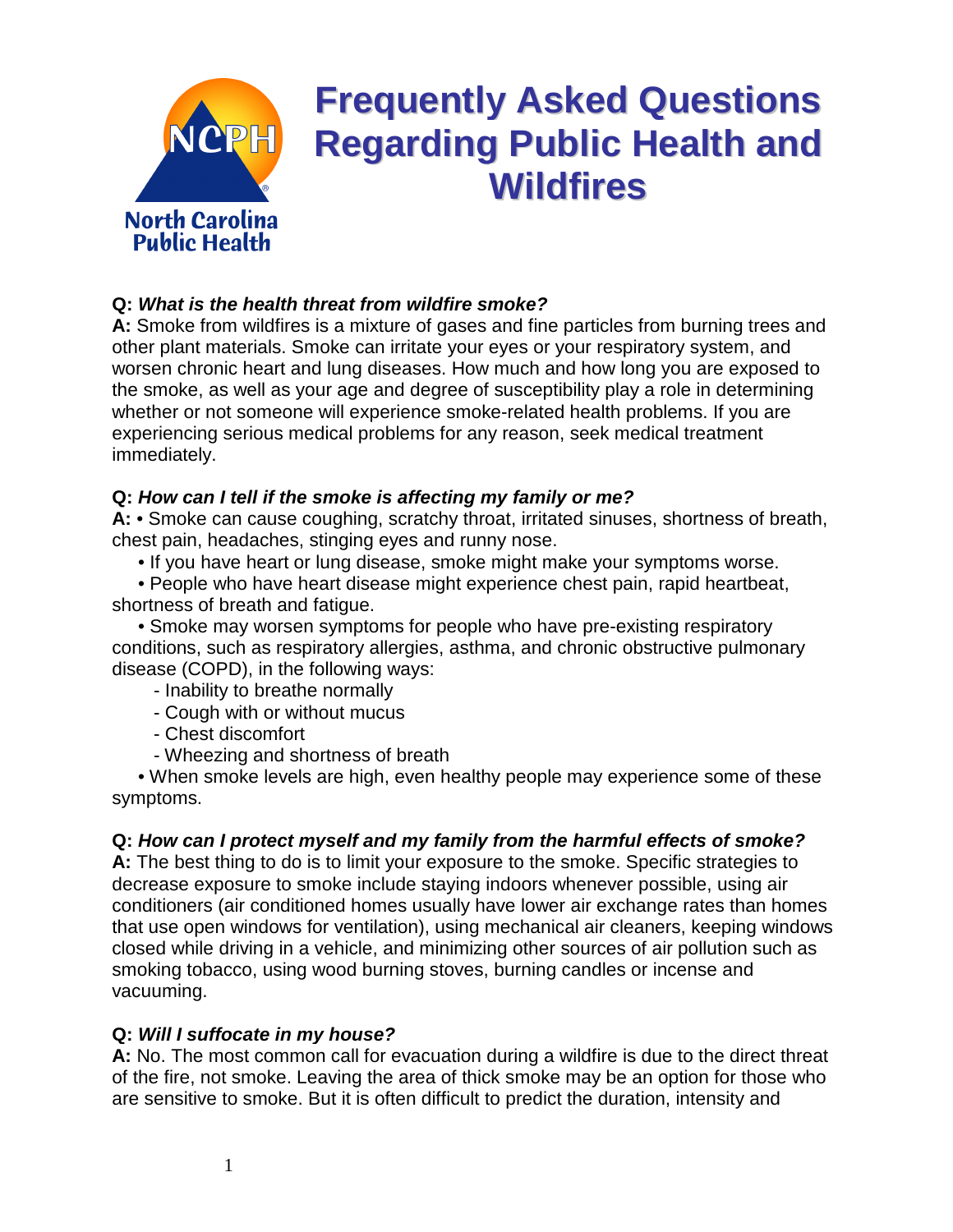direction of smoke, making this an unattractive choice to many people. Those without air conditioning must also remember not to become overheated by closing all windows

#### . **Q: Should I wear a dust mask or N95 respirator?**

**A:** N95 respirators and dust masks are masks made of filtering material that fit over the nose and mouth. The filter material will filter out some of the small particles that may be found in smoke, but only if there is a good fit to the wearer's face. It is also important to know that N95 particulate respirators and dust masks only filter particles, **not toxic gases and vapors**.

Most people will find it difficult to use the respirators and masks correctly for general use. For instance, it is impossible to get a good seal on individuals with facial hair. **As a result, the respirator will provide little if any protection, and may offer the wearer a false sense of protection.**

Filtering face-piece respirators and masks can make the work of breathing more difficult and can lead to increased breathing rates and heart rates. They can also contribute to heat stress. **Because of this, respirator use by those with heart and respiratory diseases can be dangerous, and should only be done under a doctor's supervision.** Even healthy adults may find that the increased effort required for breathing makes it uncomfortable to wear a respirator for more than short periods of time. Decisions on whether to use respirators or masks as personal protection for people who must work outside should be made on a case by case, day by day basis.

# **Q: What is the difference between an N95 respirator and dust mask?**

**A:** In terms of being used by the public for wildfires and for people that have not been trained and fitted to use respirators, the difference between a dust mask and an N95 respirator is not great. N-95 respirators are tested and approved by the National Institute of Occupational Safety and Health (NIOSH) for use in certain work places. N-95 respirators are tested to filter particles efficiently and are likely to filter small particles like those found in smoke, more effectively than dust masks, which are not tested. If an employer requires an employee to wear a respirator, the employee must be trained and fitted to wear a respirator and may only use a NIOSH approved respirator.

# **Q: Will a wet towel or bandana provide any help?**

**A:** A wet towel or bandana may provide some help but it will be very limited. Since wet towels or bandanas may not be sealed to the face and their capacity to filter very small particles is unknown, they will likely provide little protection.

# **Q: What should I do if I must drive to work?**

**A:** Individuals can reduce the amount of smoke particles in their vehicles by keeping the windows closed and using the air conditioner. The car's ventilation systems typically remove a portion of the particulate coming in from outside. For best results, individuals may also want to use the re-circulate air feature found in most cars, which will help keep the particulate levels lower.

## **Q: Our community has an outdoor game scheduled for this evening, should we cancel it?**